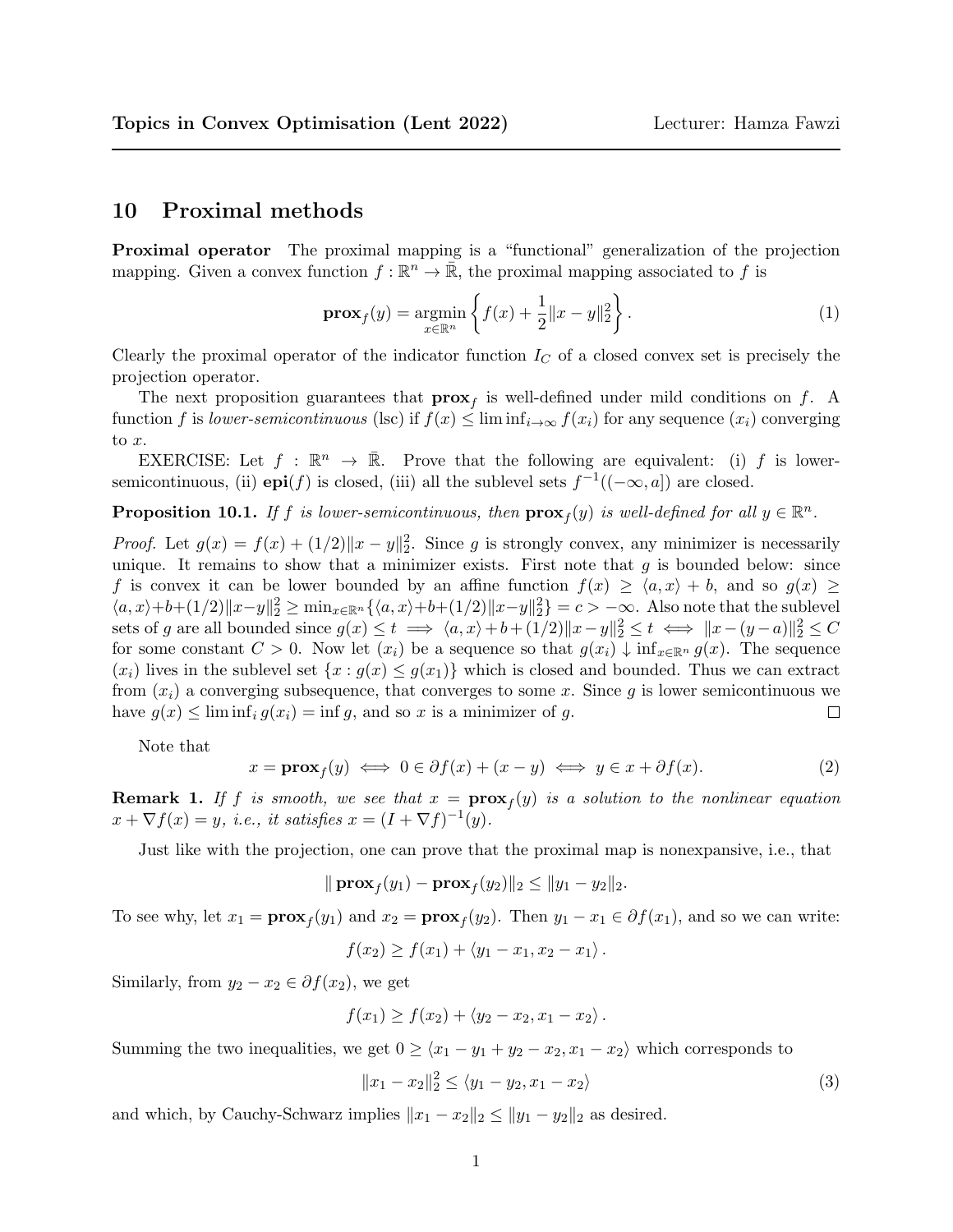**Example** Let  $f(x) = |x|$  defined on R. Then one can verify (exercise!) that for any  $t > 0$ ,

<span id="page-1-1"></span>
$$
\mathbf{prox}_{tf}(y) = \underset{x \in \mathbb{R}}{\text{argmin}} \left\{ |x| + 1/(2t)(x - y)^2 \right\} = S_t(y) := \begin{cases} y + t & \text{if } y \le -t \\ 0 & \text{if } |y| < t \\ y - t & \text{if } y \ge t. \end{cases} \tag{4}
$$

This function is known as soft-thresholding. See Figure [1.](#page-1-0)



<span id="page-1-0"></span>Figure 1: The soft-thresholding function [\(4\)](#page-1-1) for  $t = 1$ .

Observe that if  $f(x) = \sum_{i=1}^{n} f_i(x_i)$ , then the **prox** of f decomposes:

$$
(\mathbf{prox}_f(y))_i = \mathbf{prox}_{f_i}(y_i).
$$

This implies for example that the prox operator of the  $\ell_1$  norm function is a componentwise softthresholding:

$$
\mathbf{prox}_{t\|\cdot\|_1}(y) = [S_t(y_i)]_{1 \le i \le n}
$$

EXERCISE: Compute the proximal operators for the following functions: (i)  $f(x) = (1/2)x^{T} A x$ where A is symmetric positive definite; (ii)  $f(x) = -\sum_{i=1}^{n} \log x_i$  for  $x \in \mathbb{R}_{++}^{n}$ .

Proximal gradient methods We onsider a general class of optimization problems where the objective function  $F(x)$  "splits" into two parts  $F(x) = f(x) + h(x)$  where  $f(x)$  is convex, smooth and L-Lipschitz, and  $h(x)$  is convex nonsmooth but "simple" (in a way that will be clear later). So we want to solve

<span id="page-1-2"></span>
$$
\min_{x \in \mathbb{R}^n} F(x) = f(x) + h(x). \tag{5}
$$

Examples:

- Clearly if  $h = I_C$  is the indicator function of a convex set C then problem [\(5\)](#page-1-2) is equivalent to minimizing  $f(x)$  on C.
- Optimization problems of the form  $(5)$  are very common in statistics where  $f(x)$  is a "data fidelity" term (e.g.,  $f(x) = ||Ax - b||_2^2$  for a linear model with a squared loss) and  $h(x)$  is a "regularization" term (e.g.,  $h(x) = ||x||_1$  to promote sparsity).

The proximal gradient method to solve [\(5\)](#page-1-2) proceeds as follows. Starting from any  $x_0 \in \mathbb{R}^n$ , iterate:

<span id="page-1-3"></span>
$$
x_{k+1} = \mathbf{prox}_{t_k h} \left( x_k - t_k \nabla f(x_k) \right) \tag{6}
$$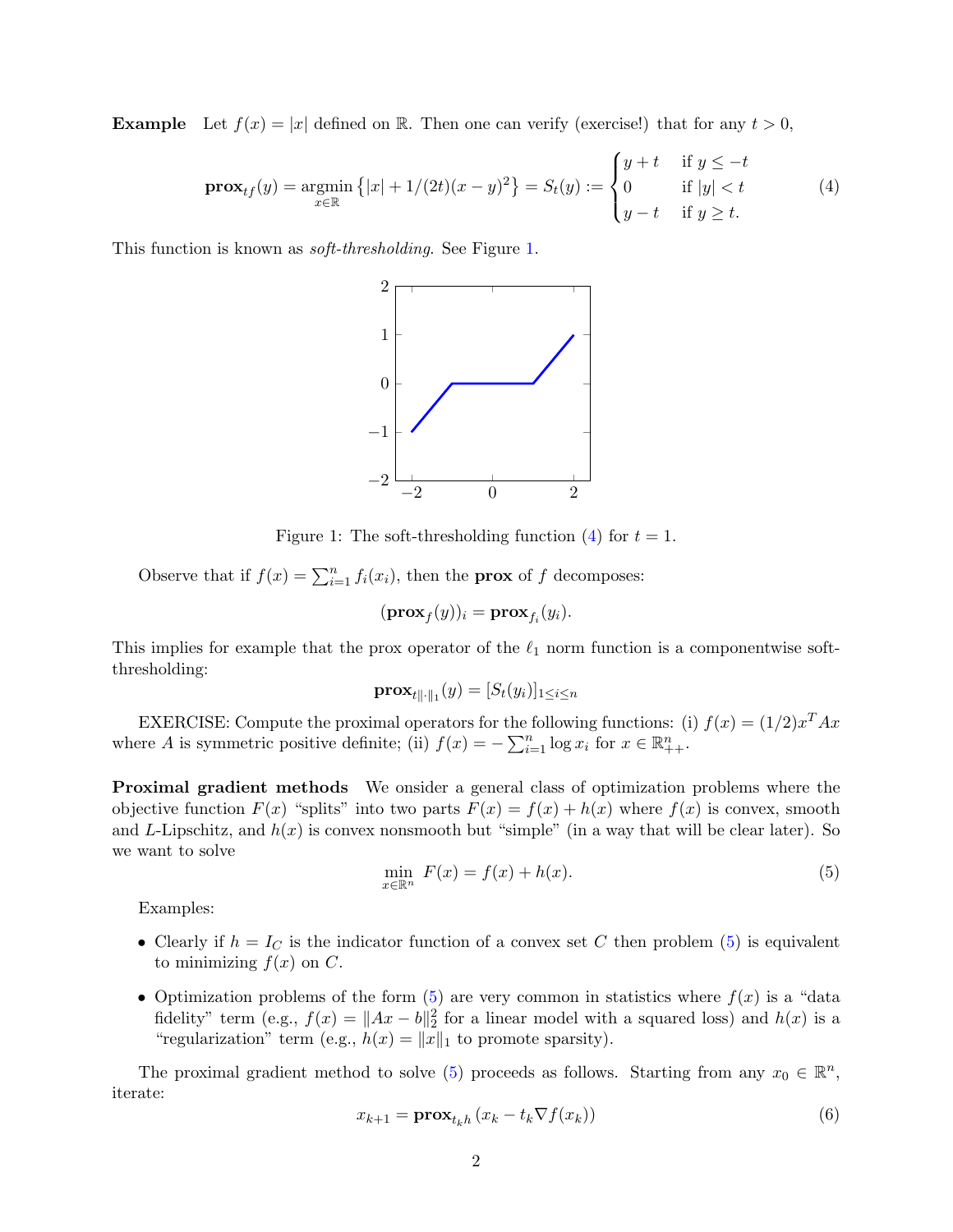where  $t_k > 0$  are the step sizes. Remarks:

- When h is the indicator function of convex set  $C$ , then iterates [\(6\)](#page-1-3) correspond to projected gradient descent.
- If  $x^*$  is a fixed point of [\(6\)](#page-1-3), i.e.,  $x^* = \mathbf{prox}_{th}(x^* t\nabla f(x^*))$ , then this means by [\(2\)](#page-0-0) that  $x^* - t\nabla f(x^*) - x^* \in t\partial h(x^*),$  i.e.,  $0 \in \partial (f + h)(x^*)$  which implies that  $x^*$  is a minimizer of  $F(x) = f(x) + h(x)$ , as desired.
- From [\(2\)](#page-0-0) we know that  $x_{k+1} = \mathbf{prox}_{t_k h}(x_k t_k \nabla f(x_k))$  should satisfy

<span id="page-2-0"></span>
$$
x_{k+1} = x_k - t_k \nabla f(x_k) - t_k h'(x_{k+1})
$$
\n(7)

for some  $h'(x_{k+1}) \in \partial h(x_{k+1})$ . The main difference with a standard (sub)gradient method applied to  $f+h$  is that we have  $h'(x_{k+1})$  on the right-hand side, and not  $h'(x_k)$ . [cf. backward Euler vs. forward Euler for the discretization of ODEs. In fact, the proximal gradient method is also known as the forward-backward method.]

• Using the definition of **prox**, we see that the iterate  $(6)$  can be written as

$$
x_{k+1} = \underset{u \in \mathbb{R}^n}{\text{argmin}} \left\{ h(u) + \frac{1}{2t_k} ||x_k - t_k \nabla f(x_k) - u||_2^2 \right\}
$$
  
= 
$$
\underset{u \in \mathbb{R}^n}{\text{argmin}} \left\{ f(x_k) + \langle \nabla f(x_k), u \rangle + h(u) + \frac{1}{2t_k} ||u - x_k||_2^2 \right\}
$$

The term  $f(x_k)+\langle \nabla f(x_k), u \rangle +h(u)$  is a local approximation of the cost function  $f + h$  around  $x_k$ . The term  $\frac{1}{2t_k} \|u - x_k\|_2^2$  ensures that we only trust this approximation close to  $x_k$ .

The convergence proof of the proximal gradient method is very similar to gradient method. We consider the two cases where f is m-strongly convex and L-smooth, and the case where f is simply L-smooth.

• f strongly convex. We assume here that f is twice differentiable, and that  $mI \preceq \nabla^2 f(x) \preceq L I$ . We have, using the fact that  $x^*$  is a fixed point of the iteration map (see second remark above)

$$
||x^{+} - x^{*}||_{2} = ||\mathbf{prox}_{th}(x - t\nabla f(x)) - \mathbf{prox}_{th}(x^{*} - t\nabla f(x^{*}))||_{2}
$$
  
 
$$
\leq ||x - x^{*} - t(\nabla f(x) - \nabla f(x^{*}))||_{2}
$$

where in the second line we used the fact that the proximal operator is nonexpansive. Now we have

$$
\nabla f(x) - \nabla f(x^*) = \nabla f(x^*) + \int_0^1 \nabla^2 f(x^* + \alpha(x - x^*)) (x - x^*) d\alpha = M(x - x^*)
$$

where  $M = \int_0^1 \nabla^2 f(x^* + \alpha(x - x^*)) d\alpha$  is a symmetric matrix whose eigenvalues all lie in  $[m, L]$ . Thus we get  $||x^+ - x^*||_2 \le ||(I - tM)(x - x^*)||_2 \le ||I - tM|| ||x - x^*||_2$  where  $||I - tM||$  is the operator norm of  $I-tM$ . When  $t = 2/(m+L)$  we have already seen in Lecture 3 that  $||I-tM|| \leq (L-m)/(L+m)$ . This shows that  $||x_k - x^*||_2 \leq \left(\frac{L-m}{L+m}\right)$  $\frac{L-m}{L+m}$   $\Big\|^k \|x_0 - x^*\|_2$ .

• We now sketch the proof, in the case where  $f$  is just  $L$ -smooth.

**Theorem 10.1.** Let  $F = f + h$ , and assume  $f : \mathbb{R}^n \to \mathbb{R}$  is convex L-smooth (i.e.,  $\nabla f$  is L-Lipschitz) and h is convex. For constant step size  $t_k = t \in (0, 1/L]$  the iterations of [\(6\)](#page-1-3) satisfy  $F(x_k) - F^* \leq \frac{1}{2kt} ||x_0 - x^*||_2^2.$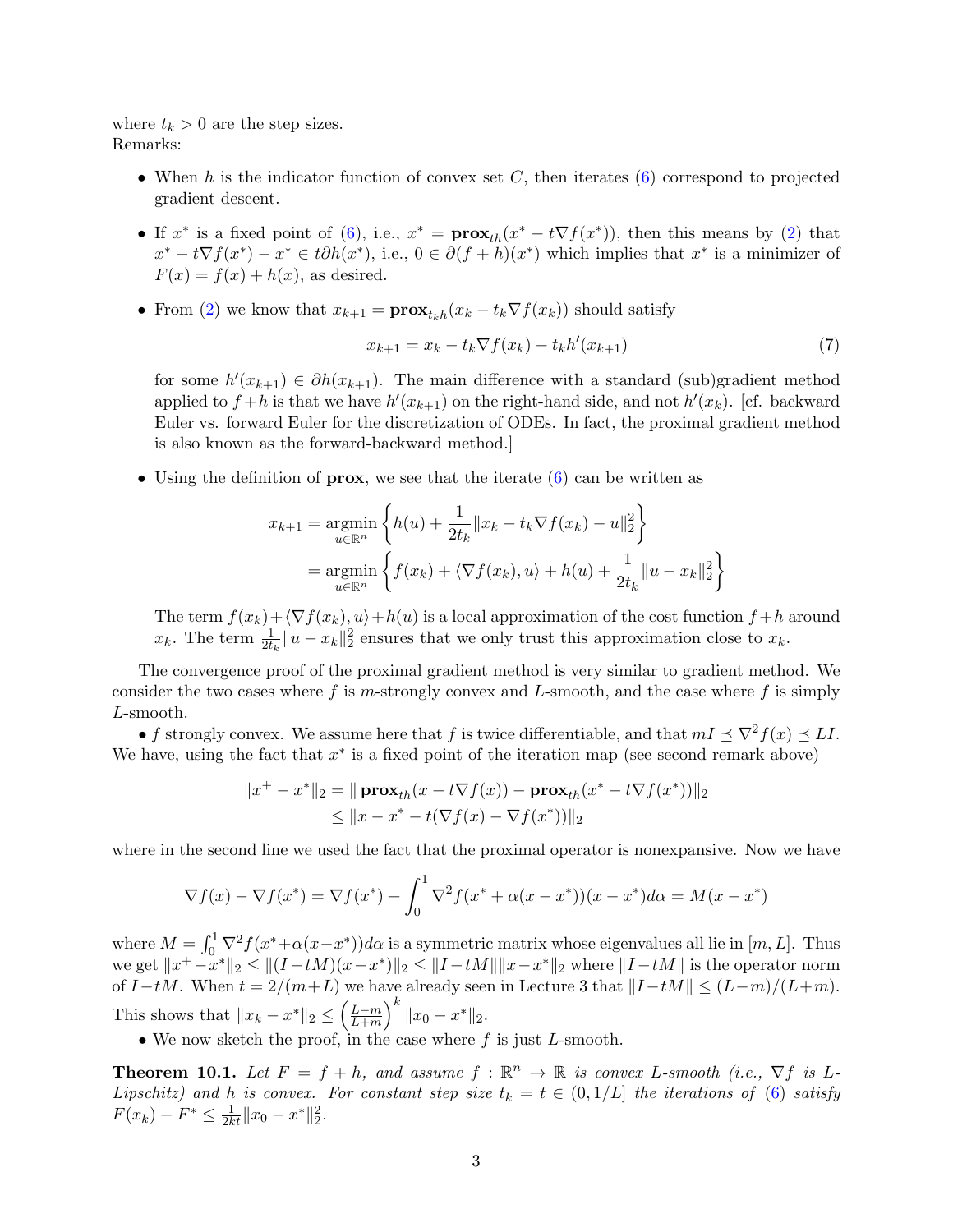<span id="page-3-2"></span>Proof. We start in the same way as the standard gradient method

$$
f(x^{+}) \le f(x) + \langle \nabla f(x), x^{+} - x \rangle + \frac{L}{2} ||x^{+} - x||_{2}^{2}.
$$

From [\(7\)](#page-2-0) we know that we can write  $x^+ = x - t\nabla f(x) - th'(x^+)$  where  $h'(x^+) \in \partial h(x^+)$ . Thus plugging  $\nabla f(x) = \frac{1}{t}(x - x^+) - h'(x^+)$  we get

$$
f(x^+) \le f(x) - \frac{1}{t} \|x - x^+\|_2^2 + \langle h'(x^+), x - x^+\rangle + \frac{L}{2} \|x^+ - x\|_2^2
$$
  
\n
$$
\le f(x) - \frac{1}{t} \|x - x^+\|_2^2 (1 - Lt/2) + \langle h'(x^+), x - x^+\rangle
$$
  
\n
$$
= f(x) - \frac{1}{2t} \|x - x^+\|_2^2 + \langle h'(x^+), x - x^+\rangle
$$

where in the last line we used  $t = 1/L$ . Now we substract  $f(x^*)$  from each side to get

$$
f(x^{+}) - f(x^{*}) \le f(x) - f(x^{*}) - \frac{1}{2t} \|x - x^{+}\|_{2}^{2} + \langle h'(x^{+}), x - x^{+}\rangle
$$
  
\n
$$
\le \langle \nabla f(x), x - x^{*}\rangle - \frac{1}{2t} \|x - x^{+}\|_{2}^{2} + \langle h'(x^{+}), x - x^{+}\rangle
$$
  
\n
$$
= \left\langle \frac{x - x^{+}}{t} - h'(x^{+}), x - x^{*}\right\rangle - \frac{1}{2t} \|x - x^{+}\|_{2}^{2} + \langle h'(x^{+}), x - x^{+}\rangle
$$
  
\n
$$
\stackrel{(a)}{=} \frac{1}{2t} [\|x - x^{*}\|_{2}^{2} - \|x^{+} - x^{*}\|_{2}^{2}] + \langle h'(x^{+}), x^{*} - x^{+}\rangle
$$
  
\n
$$
\stackrel{(b)}{\le} \frac{1}{2t} [\|x - x^{*}\|_{2}^{2} - \|x^{+} - x^{*}\|_{2}^{2}] + h(x^{*}) - h(x^{+})
$$

where in  $(a)$  we used completion of squares, and in  $(b)$  we used convexity of h. The last inequality tells us that

$$
F(x^{+}) - F(x^{*}) \le \frac{1}{2t} [\|x - x^{*}\|_{2}^{2} - \|x^{+} - x^{*}\|_{2}^{2}].
$$

The rest of the proof is straightforward.

Fast proximal gradient method There is a fast version of the proximal gradient method that converges in  $O(1/k^2)$ . The algorithm takes the form:

<span id="page-3-0"></span>
$$
\begin{cases}\ny = x_k + \beta_k (x_k - x_{k-1}) \\
x_{k+1} = \mathbf{prox}_{t_k h} (y - t_k \nabla f(y)).\n\end{cases}
$$
\n(8)

 $\Box$ 

One can adapt the proof of the fast gradient method to show that  $(8)$  (with e.g.,  $\beta_k = (k-1)/(k+2)$ ) has a convergence rate of  $O(1/k^2)$ .

Regression with  $\ell_1$  regularization (Lasso, compressed sensing, ...) Consider the problem  $\min_{x \in \mathbb{R}^n} \|Ax - b\|_2^2 + \lambda \|x\|_1.$  (9)

where  $A \in \mathbb{R}^{m \times n}$  and  $b \in \mathbb{R}^m$ . The  $||x||_1$  term in the objective promotes sparsity in the solution  $x^*$ . Problem [\(9\)](#page-3-1) fits [\(5\)](#page-1-2) with  $f(x) = ||Ax - b||_2^2$  and  $h(x) = \lambda ||x||_1$ . We saw that the proximal operator of h is the soft-thresholding operator. The proximal gradient method applied to  $(9)$  is called the iterative shrinkage thresholding algorithm (ISTA) and takes the form

<span id="page-3-1"></span>
$$
x_{k+1} = S_{\lambda t} (x_k - 2tA^T (Ax_k - b))
$$

where  $S_{\lambda t}$  is the soft-thresholding operator [\(4\)](#page-1-1) with parameter  $\lambda t$ . The fast version is known as FISTA [\[BT09\]](#page-4-0).